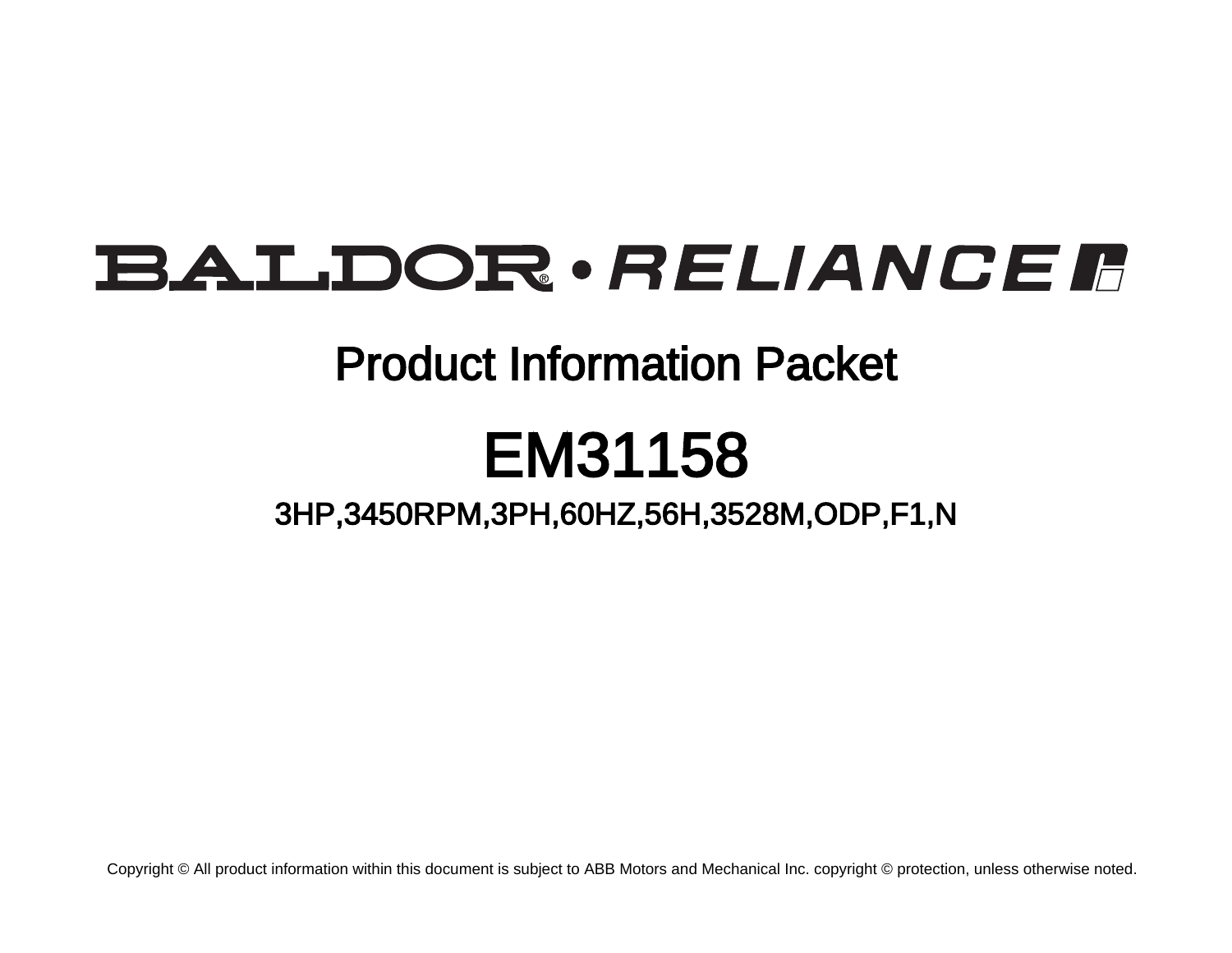### BALDOR · RELIANCE F Product Information Packet: EM31158 - 3HP,3450RPM,3PH,60HZ,56H,3528M,ODP,F1,N

| <b>Part Detail</b> |           |             |            |             |        |                      |            |  |  |
|--------------------|-----------|-------------|------------|-------------|--------|----------------------|------------|--|--|
| Revision:          |           | Status:     | PRD/A      | Change #:   |        | Proprietary:         | No         |  |  |
| Type:              | AC        | Elec. Spec: | 35WGL051   | CD Diagram: | CD0005 | Mfg Plant:           |            |  |  |
| Mech. Spec:        | 35J382    | Layout:     | 35LYJ382   | Poles:      | 02     | <b>Created Date:</b> | 11-25-2014 |  |  |
| Base:              | <b>RG</b> | Eff. Date:  | 04-21-2021 | Leads:      | 9#18   |                      |            |  |  |

| <b>Specs</b>                           |                         |                                  |                        |
|----------------------------------------|-------------------------|----------------------------------|------------------------|
| <b>Catalog Number:</b>                 | EM31158                 | <b>Insulation Class:</b>         | F.                     |
| Enclosure:                             | <b>OPEN</b>             | <b>Inverter Code:</b>            | <b>Inverter Ready</b>  |
| Frame:                                 | 56H                     | <b>KVA Code:</b>                 | ĸ                      |
| <b>Frame Material:</b>                 | Steel                   | <b>Lifting Lugs:</b>             | No Lifting Lugs        |
| Motor Letter Type:                     | Three Phase             | <b>Locked Bearing Indicator:</b> | No Locked Bearing      |
| Output @ Frequency:                    | 3.000 HP @ 60 HZ        | Motor Lead Quantity/Wire Size:   | 9 @ 18 AWG             |
| Synchronous Speed @ Frequency:         | 3600 RPM @ 60 HZ        | <b>Motor Lead Exit:</b>          | Ko Box                 |
| Voltage @ Frequency:                   | 230.0 V @ 60 HZ         | <b>Motor Lead Termination:</b>   | <b>Flying Leads</b>    |
|                                        | 460.0 V @ 60 HZ         | Motor Type:                      | 3528M                  |
| XP Class and Group:                    | None                    | <b>Mounting Arrangement:</b>     | F <sub>1</sub>         |
| <b>XP Division:</b>                    | Not Applicable          | <b>Power Factor:</b>             | 89                     |
| <b>Agency Approvals:</b>               | <b>CURUS ENERGY</b>     | <b>Product Family:</b>           | <b>General Purpose</b> |
| <b>Auxillary Box:</b>                  | No Auxillary Box        | <b>Pulley End Bearing Type:</b>  | Ball                   |
| <b>Auxillary Box Lead Termination:</b> | None                    | <b>Pulley Face Code:</b>         | Standard               |
| <b>Base Indicator:</b>                 | Rigid                   | <b>Pulley Shaft Indicator:</b>   | Standard               |
| <b>Bearing Grease Type:</b>            | Polyrex EM (-20F +300F) | <b>Rodent Screen:</b>            | None                   |
| <b>Blower:</b>                         | None                    | <b>RoHS Status:</b>              | <b>ROHS COMPLIANT</b>  |
| Current @ Voltage:                     | 3.800 A @ 460.0 V       | <b>Shaft Extension Location:</b> | Pulley End             |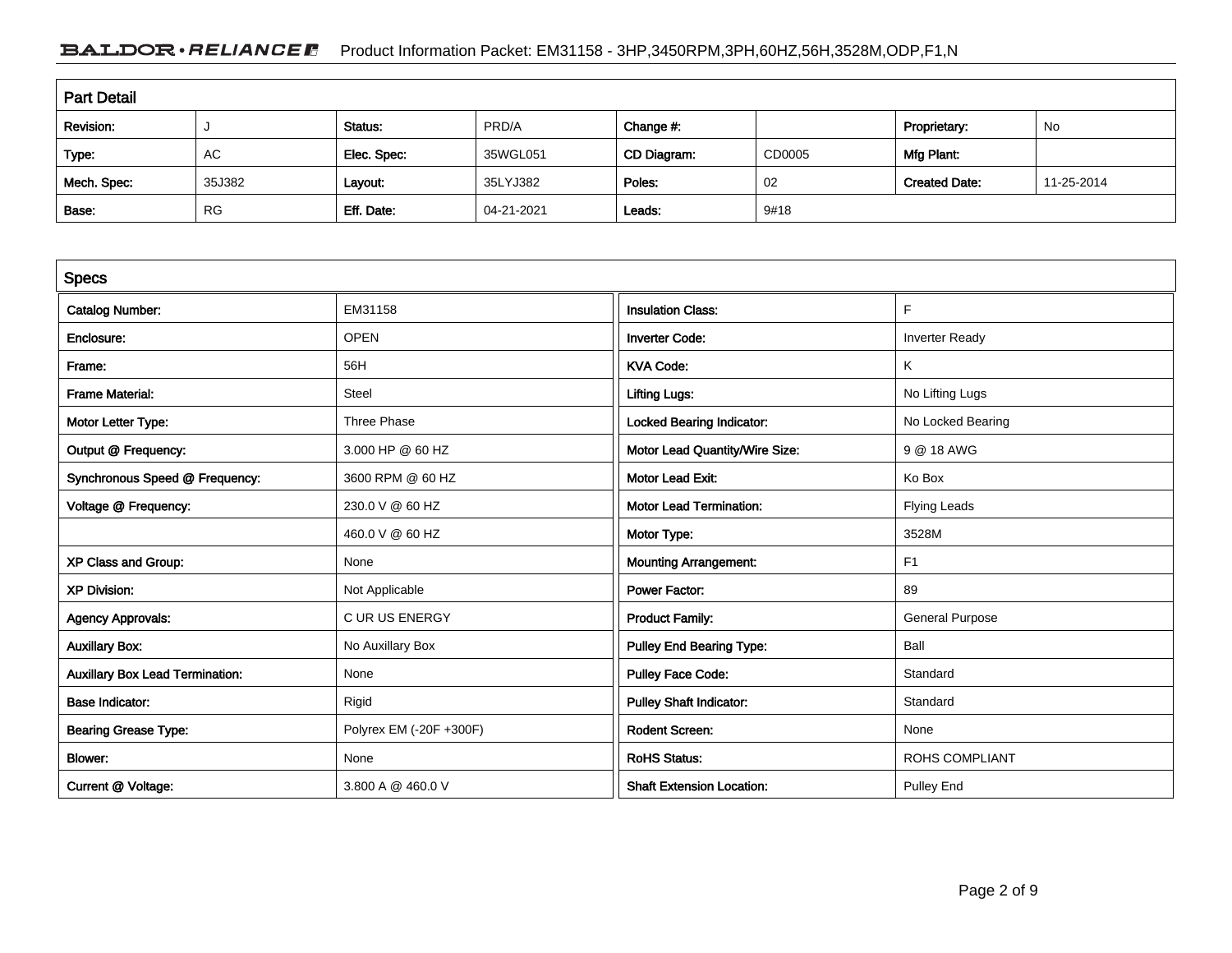|                                       | 7.600 A @ 230.0 V         | <b>Shaft Ground Indicator:</b>     | No Shaft Grounding  |
|---------------------------------------|---------------------------|------------------------------------|---------------------|
|                                       | 8.000 A @ 208.0 V         | <b>Shaft Rotation:</b>             | Reversible          |
| Design Code:                          | B                         | <b>Shaft Slinger Indicator:</b>    | No Slinger          |
| Drip Cover:                           | No Drip Cover             | <b>Speed Code:</b>                 | Single Speed        |
| Duty Rating:                          | <b>CONT</b>               | <b>Motor Standards:</b>            | <b>NEMA</b>         |
| <b>Electrically Isolated Bearing:</b> | Not Electrically Isolated | <b>Starting Method:</b>            | Direct on line      |
| <b>Feedback Device:</b>               | NO FEEDBACK               | Thermal Device - Bearing:          | None                |
| <b>Front Face Code:</b>               | Standard                  | Thermal Device - Winding:          | None                |
| <b>Front Shaft Indicator:</b>         | None                      | <b>Vibration Sensor Indicator:</b> | No Vibration Sensor |
| <b>Heater Indicator:</b>              | No Heater                 | <b>Winding Thermal 1:</b>          | None                |
|                                       |                           | <b>Winding Thermal 2:</b>          | None                |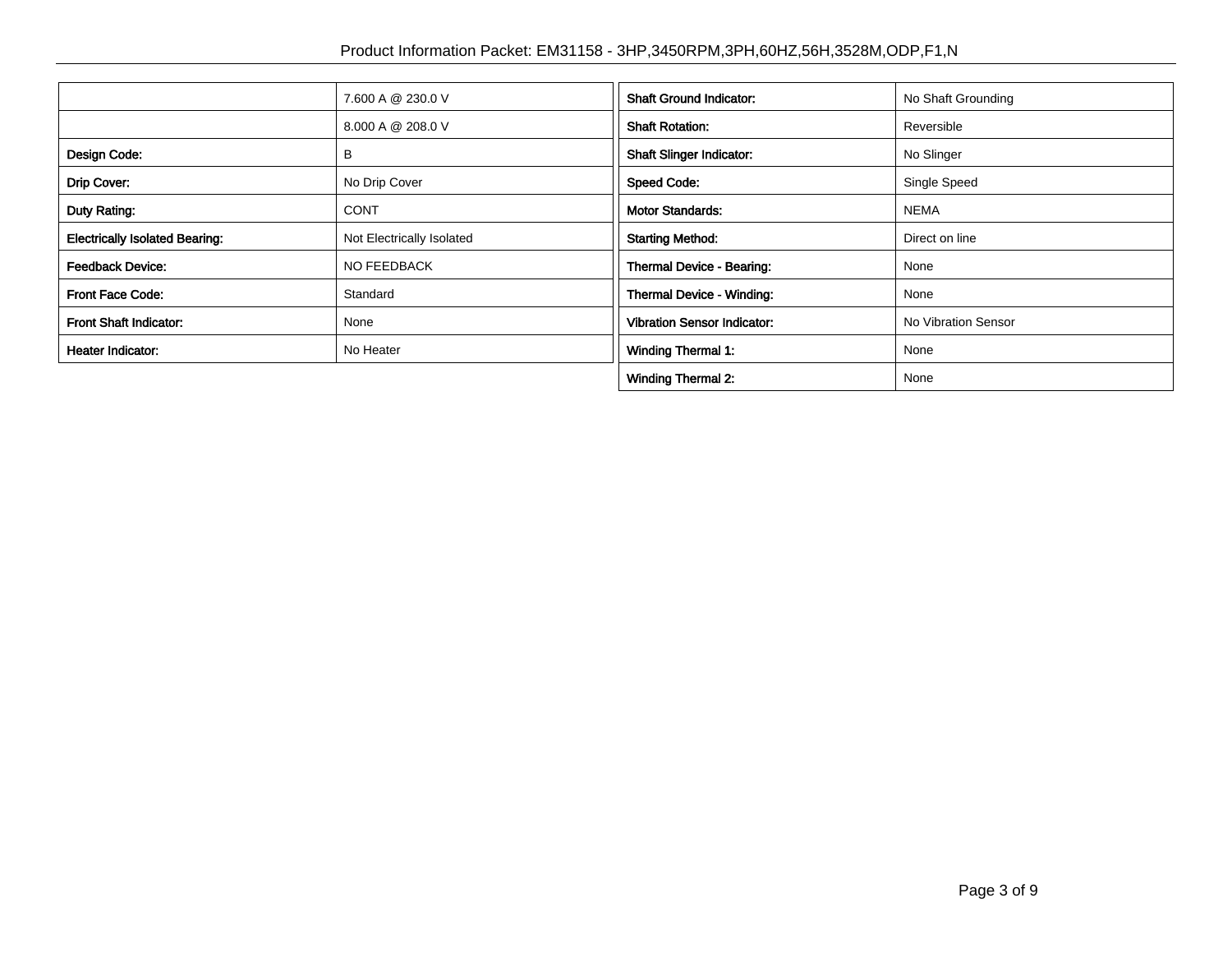#### BALDOR · RELIANCE F Product Information Packet: EM31158 - 3HP,3450RPM,3PH,60HZ,56H,3528M,ODP,F1,N

| Nameplate NP3155LUA        |                                                          |                 |  |  |  |  |  |       |
|----------------------------|----------------------------------------------------------|-----------------|--|--|--|--|--|-------|
|                            |                                                          |                 |  |  |  |  |  |       |
|                            | <b>CAT.NO.</b> EM31158                                   |                 |  |  |  |  |  |       |
|                            | SPEC. 35J382L051G1                                       |                 |  |  |  |  |  |       |
| HP 3                       |                                                          |                 |  |  |  |  |  |       |
|                            | <b>VOLTS</b> 230/460                                     |                 |  |  |  |  |  |       |
|                            | <b>AMPS</b> 7.6/3.8                                      |                 |  |  |  |  |  |       |
| <b>RPM</b> 3450            |                                                          |                 |  |  |  |  |  |       |
| FRAME 56H                  |                                                          | $HZ$ 60<br>PH 3 |  |  |  |  |  |       |
|                            | $DES$ <sub>B</sub><br>CODE K<br>$CLASS$ $F$<br>$SF$ 1.15 |                 |  |  |  |  |  |       |
| <b>F.L. AVG. EFF. 85.5</b> | PF 89                                                    |                 |  |  |  |  |  |       |
|                            | <b>RATING 40C AMB-CONT</b>                               |                 |  |  |  |  |  |       |
| <b>CC</b>                  | USABLE AT 208V 8                                         |                 |  |  |  |  |  |       |
|                            | <b>ODE</b> 6203<br>$DE$ 6205                             |                 |  |  |  |  |  |       |
|                            | <b>ENCL</b> OPEN                                         | SN              |  |  |  |  |  |       |
|                            | USABLE AT 50HZ 3HP 190/380V 9/4.5A                       |                 |  |  |  |  |  | SF1.0 |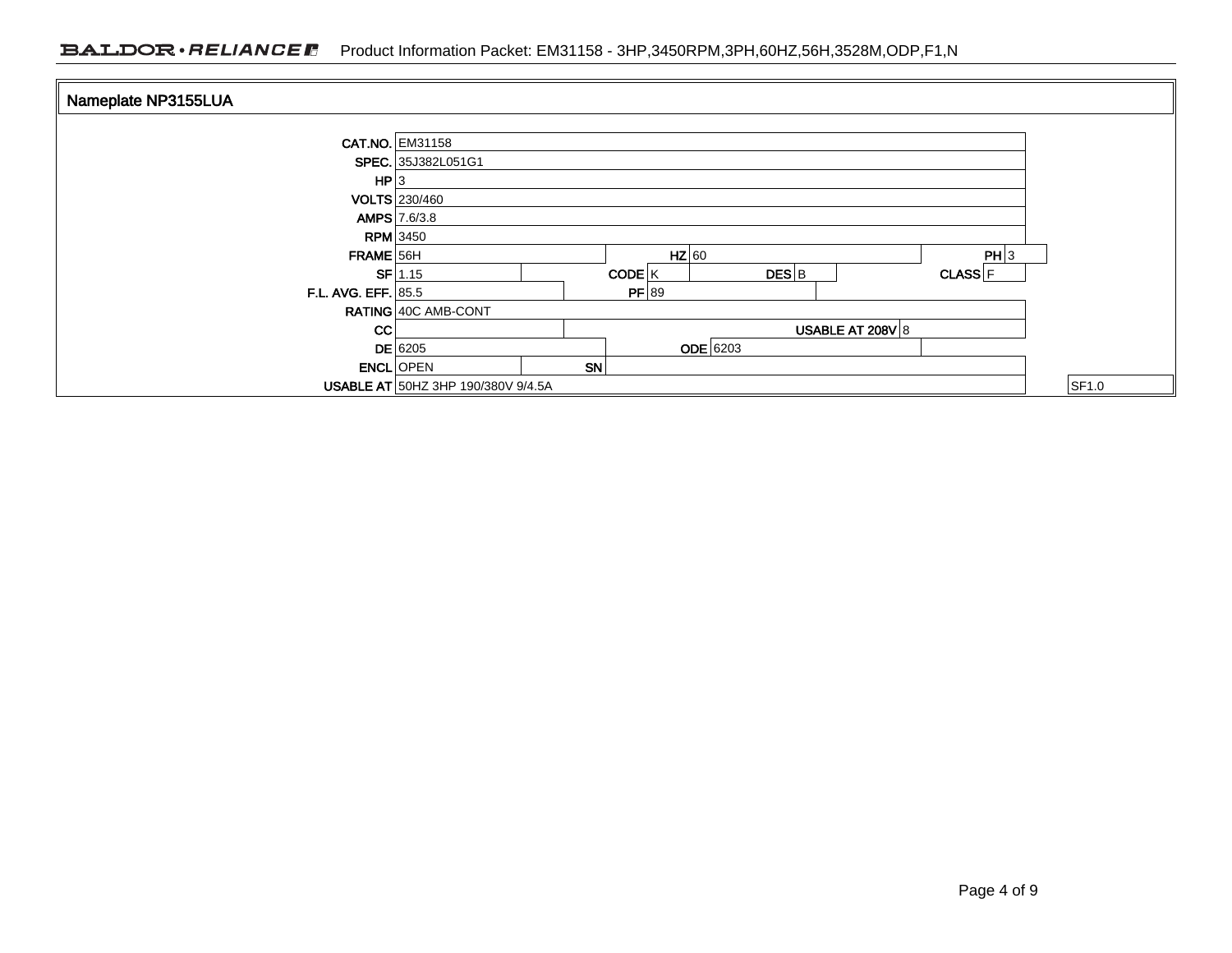| <b>Parts List</b>  |                                          |          |  |  |  |  |  |
|--------------------|------------------------------------------|----------|--|--|--|--|--|
| <b>Part Number</b> | Description                              | Quantity |  |  |  |  |  |
| SA290397           | SA 35J382L051G1                          | 1.000 EA |  |  |  |  |  |
| RA276552           | RA 35J382L051G1                          | 1.000 EA |  |  |  |  |  |
| NS2512A01          | INSULATOR, CONDUIT BOX X                 | 1.000 EA |  |  |  |  |  |
| 35CB3007           | 35 CB CASTING W/.88 DIA, LEAD HOLE       | 1.000 EA |  |  |  |  |  |
| 51XB1016A06        | 10-16X3/8 HXWSSLD SERTYB                 | 2.000 EA |  |  |  |  |  |
| 11XW1032G06        | 10-32 X .38, TAPTITE II, HEX WSHR SLTD U | 1.000 EA |  |  |  |  |  |
| 35EP3209G00        | MASTER ODE, 203 BRG                      | 1.000 EA |  |  |  |  |  |
| HW5100A03          | WAVY WASHER (W1543-017)                  | 1.000 EA |  |  |  |  |  |
| 35EP3210B00        | MASTER DE, 205 BRG, 1.000SH              | 1.000 EA |  |  |  |  |  |
| XY1032A02          | 10-32 HEX NUT DIRECTIONAL SERRATION      | 4.000 EA |  |  |  |  |  |
| 35CB4521           | 35 LIPPED CB LID (GALV & PHOSPH)         | 1.000 EA |  |  |  |  |  |
| 51XW0832A07        | 8-32 X .44, TAPTITE II, HEX WSHR SLTD SE | 4.000 EA |  |  |  |  |  |
| HW2501D13          | KEY, 3/16 SQ X 1.375                     | 1.000 EA |  |  |  |  |  |
| HA7000A04          | KEY RETAINER 0.625 DIA SHAFTS            | 1.000 EA |  |  |  |  |  |
| 85XU0407S04        | 4X1/4 U DRIVE PIN STAINLESS              | 2.000 EA |  |  |  |  |  |
| MJ1000A02          | GREASE, POLYREX EM EXXON                 | 0.050 LB |  |  |  |  |  |
| MG1000Y03          | MUNSELL 2.53Y 6.70/ 4.60, GLOSS 20,      | 0.017 GA |  |  |  |  |  |
| HA3100A18          | THRUBOLT 10-32 X 9.250                   | 4.000 EA |  |  |  |  |  |
| MN416A01           | TAG-INSTAL-MAINT no wire (2100/bx) 4/22  | 1.000 EA |  |  |  |  |  |
| LC0005E01          | CONN.DIA./WARNING LABEL (LC0005/LB1119N) | 1.000 EA |  |  |  |  |  |
| NP3155LUA          | ALUM SUPER-E UL CSA CC "SEMS" "USABLE AT | 1.000 EA |  |  |  |  |  |
| 36PA1000           | PKG GRP, PRINT<br>PK1016A06              | 1.000 EA |  |  |  |  |  |
| FE-0000001         | ZRTG FE ASSEMBLY                         | 1.000 EA |  |  |  |  |  |
| PE-0000001         | ZRTG PE ASSEMBLY                         | 1.000 EA |  |  |  |  |  |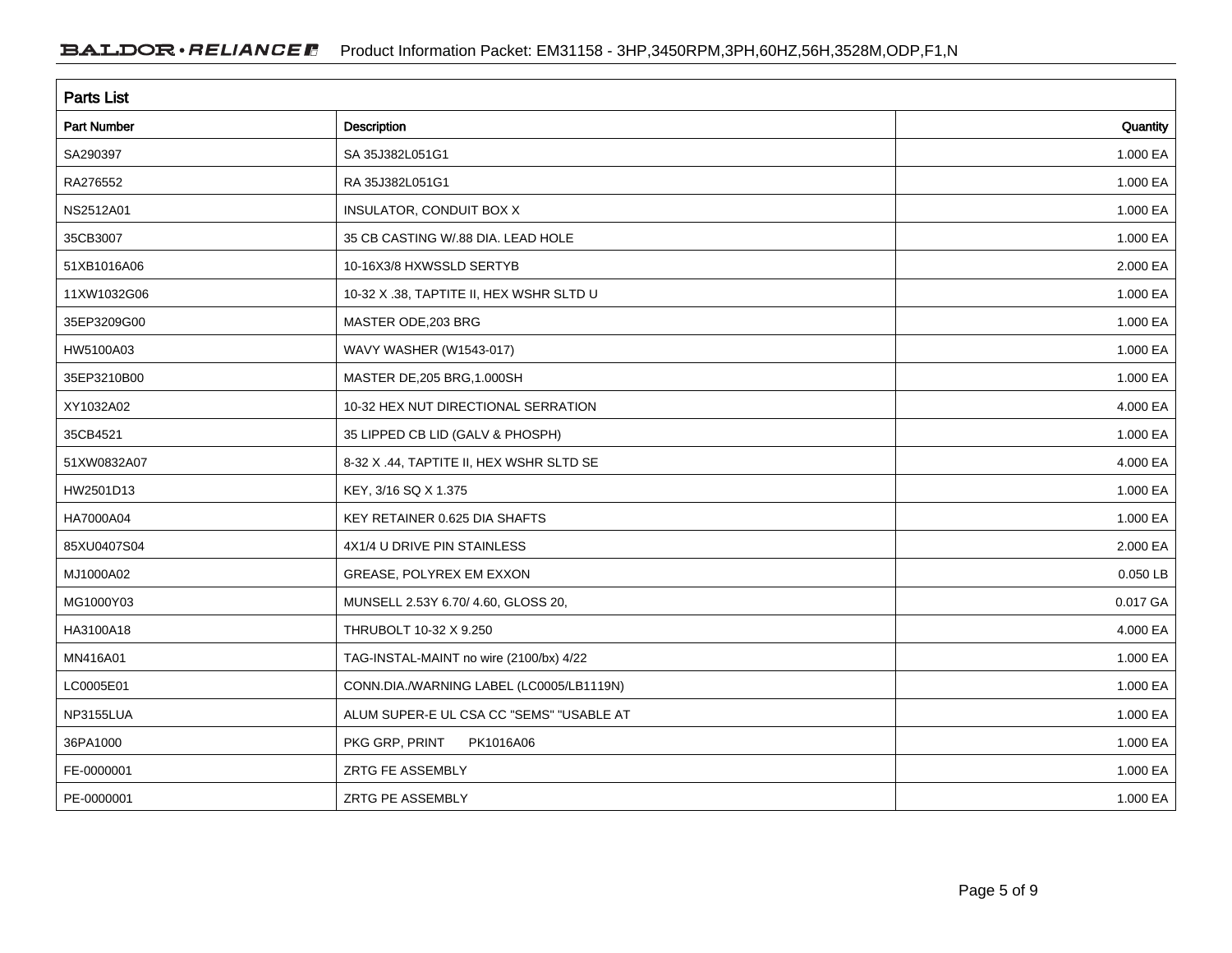#### **AC Induction Motor Performance Data**

Record # 48297Typical performance - not guaranteed values

| Winding: 35WGL051-R004<br><b>Type: 3528M</b> |                   |                                                 | <b>Enclosure: ODP</b>      |                   |  |  |
|----------------------------------------------|-------------------|-------------------------------------------------|----------------------------|-------------------|--|--|
| <b>Nameplate Data</b>                        |                   | 460 V, 60 Hz:<br><b>High Voltage Connection</b> |                            |                   |  |  |
| <b>Rated Output (HP)</b>                     |                   | 3                                               | <b>Full Load Torque</b>    | 4.65 LB-FT        |  |  |
| <b>Volts</b>                                 |                   | 230/460                                         | <b>Start Configuration</b> | direct on line    |  |  |
| <b>Full Load Amps</b>                        |                   | 7.6/3.8                                         | <b>Breakdown Torque</b>    | 18.7 LB-FT        |  |  |
| <b>R.P.M.</b>                                |                   | 3450                                            | <b>Pull-up Torque</b>      | 12.2 LB-FT        |  |  |
| Hz                                           | 60 Phase          | 3                                               | <b>Locked-rotor Torque</b> | 17.3 LB-FT        |  |  |
| <b>NEMA Design Code</b>                      | <b>B KVA Code</b> | ĸ                                               | <b>Starting Current</b>    | 32 A              |  |  |
| Service Factor (S.F.)                        |                   | 1.15                                            | <b>No-load Current</b>     | 1.36A             |  |  |
| <b>NEMA Nom. Eff.</b>                        | 85.5 Power Factor | 89                                              | Line-line Res. @ 25°C      | $4.7021$ $\Omega$ |  |  |
| <b>Rating - Duty</b>                         |                   | 40C AMB-CONT                                    | Temp. Rise @ Rated Load    |                   |  |  |

**Load Characteristics 460 V, 60 Hz, 3 HP**

| % of Rated Load     | 25     | 50   | 75     | 100    | 125    | 150    | S.F. |
|---------------------|--------|------|--------|--------|--------|--------|------|
| <b>Power Factor</b> | 55     | 76   | 85     | 89     | 92     | 93     | 91   |
| <b>Efficiency</b>   | 82.1   | 87   | 87.4   | 86.2   | 84.6   | 82.2   | 85.2 |
| <b>Speed</b>        | 3566.3 | 3535 | 3499.4 | 3457.2 | 3415.1 | 3364.7 | 3432 |
| Line amperes        | 1.63   | 2.16 | 2.88   | 3.74   | 4.57   | 5.58   | 4.24 |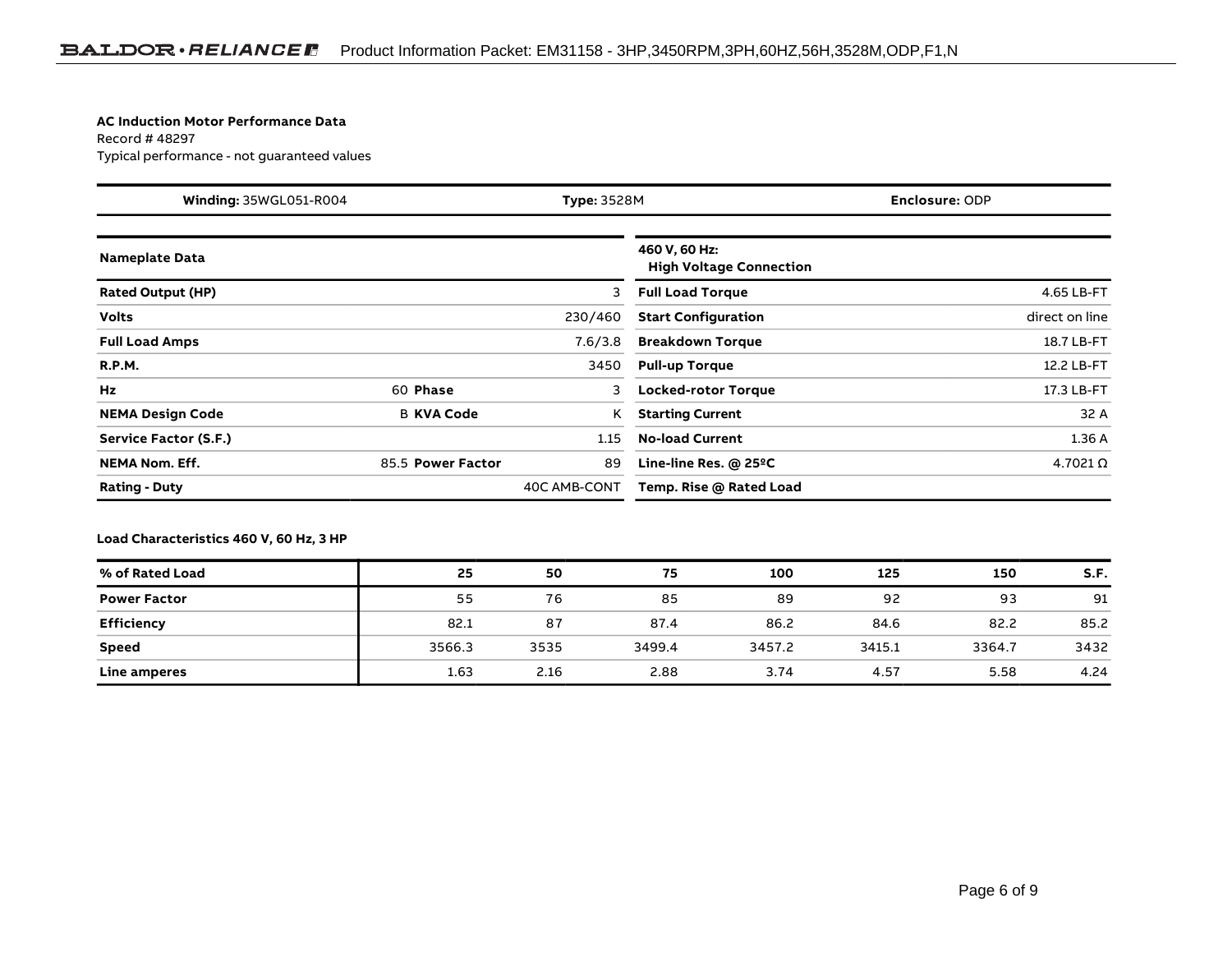

Performance Graph at 460V, 60Hz, 3.0HP Typical performance - Not guaranteed values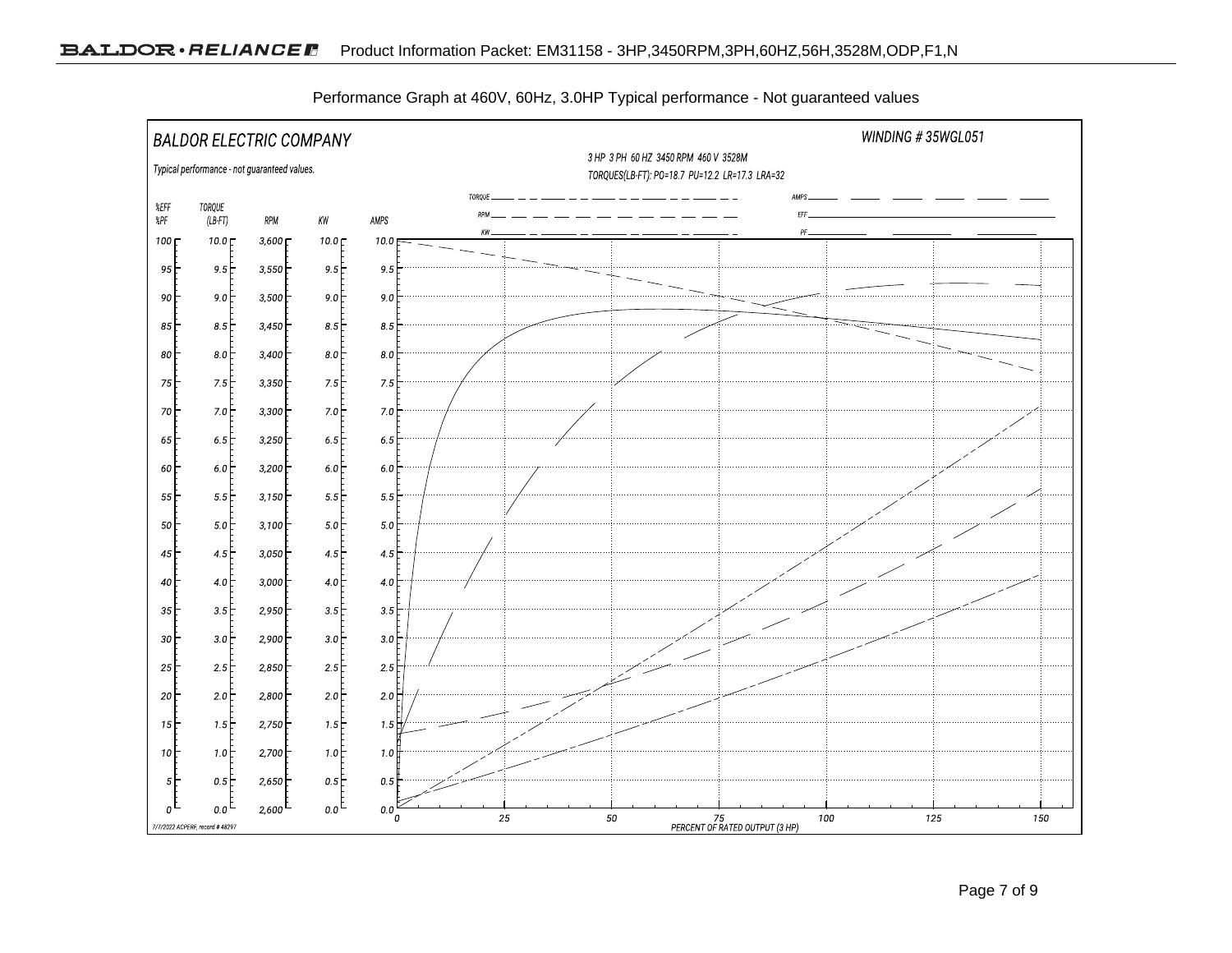#### BALDOR · RELIANCE F Product Information Packet: EM31158 - 3HP,3450RPM,3PH,60HZ,56H,3528M,ODP,F1,N